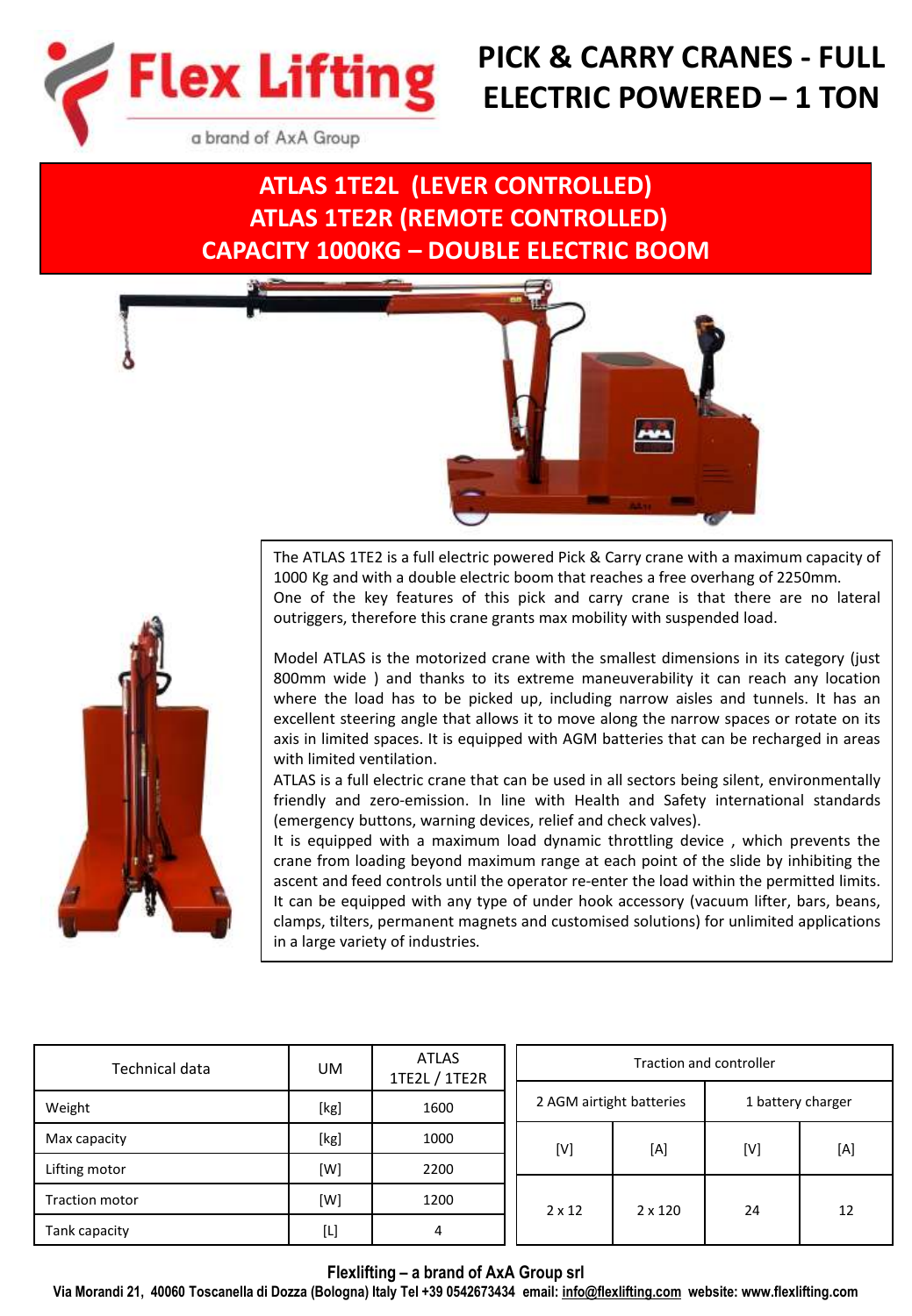

### **ATLAS 1TE2L / ATLAS 1TE2R CAPACITY 1000 KG LOADING CHART**



**Flexlifting – a brand of AxA Group srl Via Morandi 21, 40060 Toscanella di Dozza (Bologna) Italy Tel +39 0542673434 email: [info@flexlifting.com](mailto:info@flexlifting.com) website: www.flexlifting.com**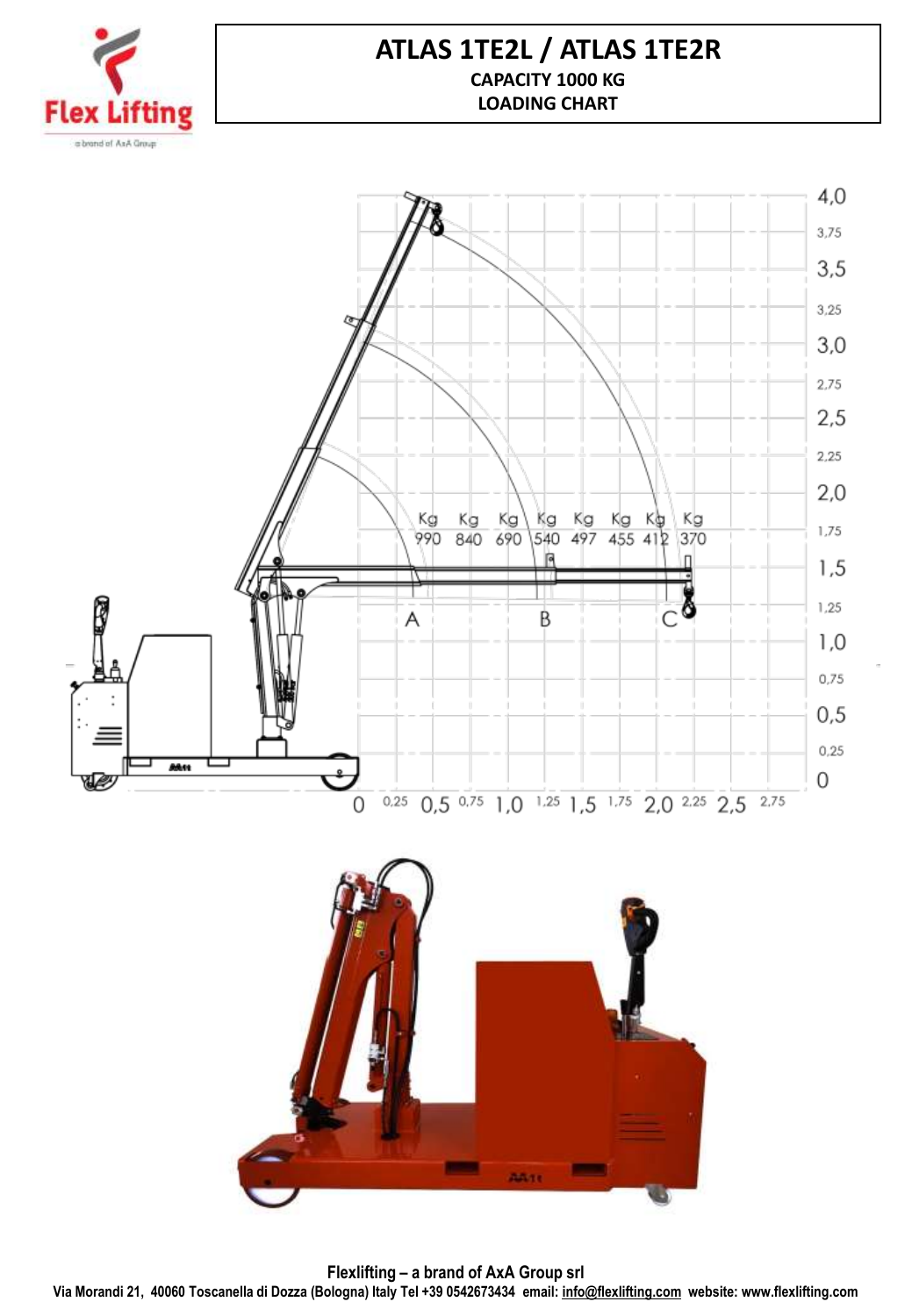

## **ATLAS 1TE2L / ATLAS 1TE2R**

**CAPACITY 1000 KG WITH DOUBLE ELECTRIC BOOM**

### **TILLER ARM**

**Maximum ergonomics :** the operator can firmly grip the tiller handles with both hands **Safe driving** : Tiller arm safety switch disables operation in non-allowed positions **Slow/fast speed :** 2-speed driving Slow mode of 1.5 km/hr ideal for tight spaces and to safely move the load Standard speed of 3.0 km/hr to drive the crane along long distances **Audible motion warning device :** Horn with anti-noise polyester axial capacitor Anti-crush belly button: anti-crush button with automatic reversing switch to ensure the safety of the oper operation

**2 butterfly controls:** for forward travel and backward travel controls

### **CONTROLS, WARNING LIGHTS AND STANDARD FEATURES**

2 position **key switch** ; **emergency button** ; **Green indicator light** showing maximum load position and the upward/downward motion and extension & retraction motion are active; **Red control light** showing maximum load capacity (when the red light is activated is not possible to lift the load and extend the jib ); Indicator showing the **battery charge level**; **Schuko socket** for 220V charge ; Visual warning **LED beacon**; 24V **intermittent buzzer** when the crane is moving to increase operator safety; **Storage compartment.**

**ATLAS 1TE2L is equipped with proportional control levers with adjustable speed It is equipped with proportional control levers as follows :**

- **1) Lever that controls the jib upward/downward motion**
- **2) Lever that controls the jib extension & retraction**

**ATLAS 1TE2R is equipped with remote control with proportional and adjustable speed . The remote control handle is equipped with a button , that allows you to activate the proportional control mode.**

**1) Lever that controls the jib upward/downward motion 2) Lever that controls the jib extension & retraction**

#### **BUILT-IN CHARGER**

**Pulse model** with single phase 220V high frequency input voltage and 24V output voltage. Microprocessor indicator with relay for lifting block. **3 LEDs** that indicate the operating status. **Remote RBC indicator** for displaying the charging phase of the battery charger.



#### **DYNAMIC LOAD LIMITER**

System for preventing overloading in each position of the extension that activates a mechanism that blocks the upward and extension motion (red light) ensuring the functionality of the crane in absolute safety and that signals (green light) when the crane returns to allowed position, re-enabling the controls.



#### **POWER DRIVE**

AC **traction motor** with recovery braking. Permanent magnet **drive wheel**  in direct current 24V 700W; high frequency **MOSFET controller**.



**Flexlifting - a brand of AxA Group srl**



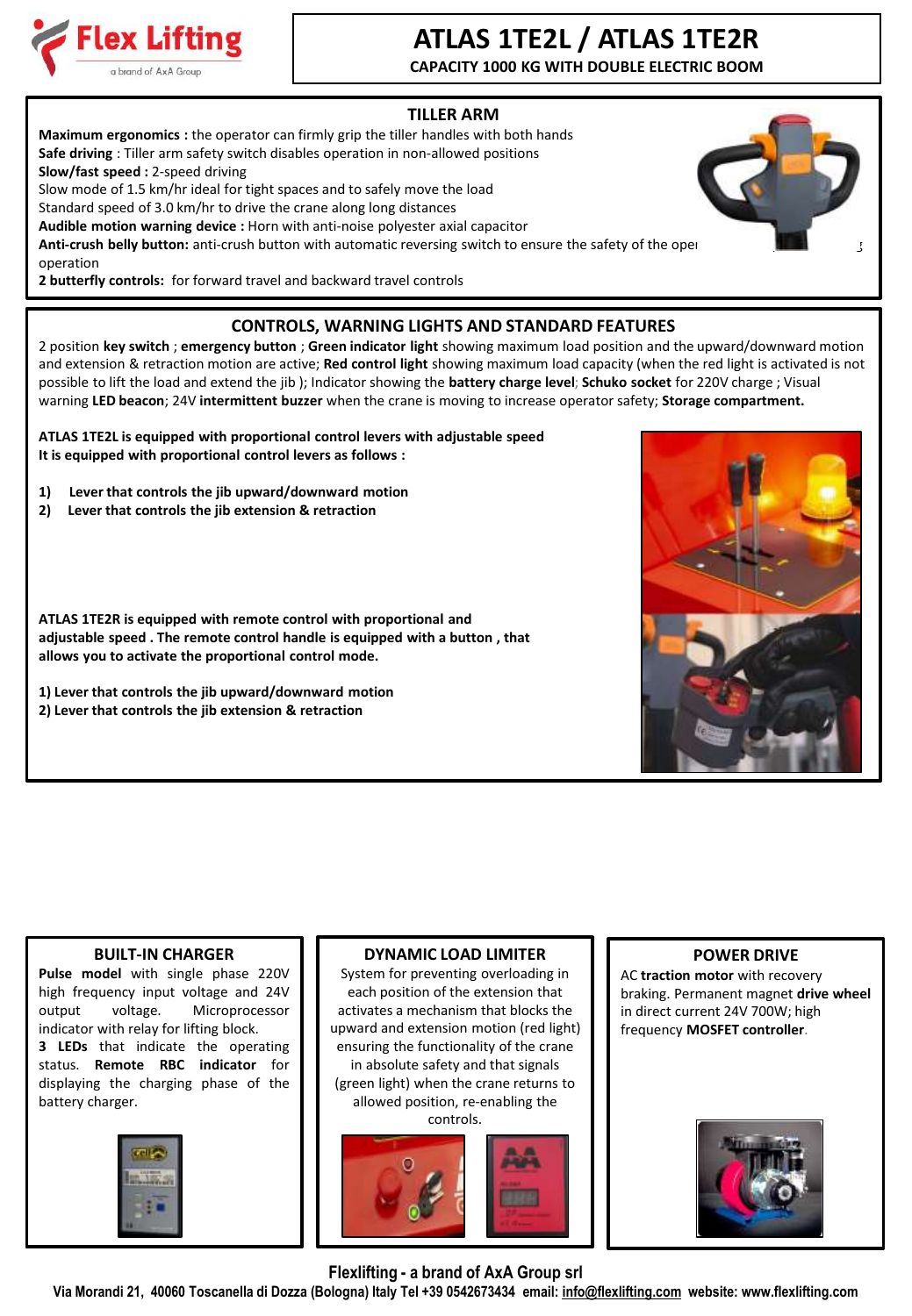

## **ATLAS 1TE2L / ATLAS 1TE2R TECHNICAL DRAWINGS, DIMENSIONS AND CAPACITIES**

Strong, compact width and extremely stable





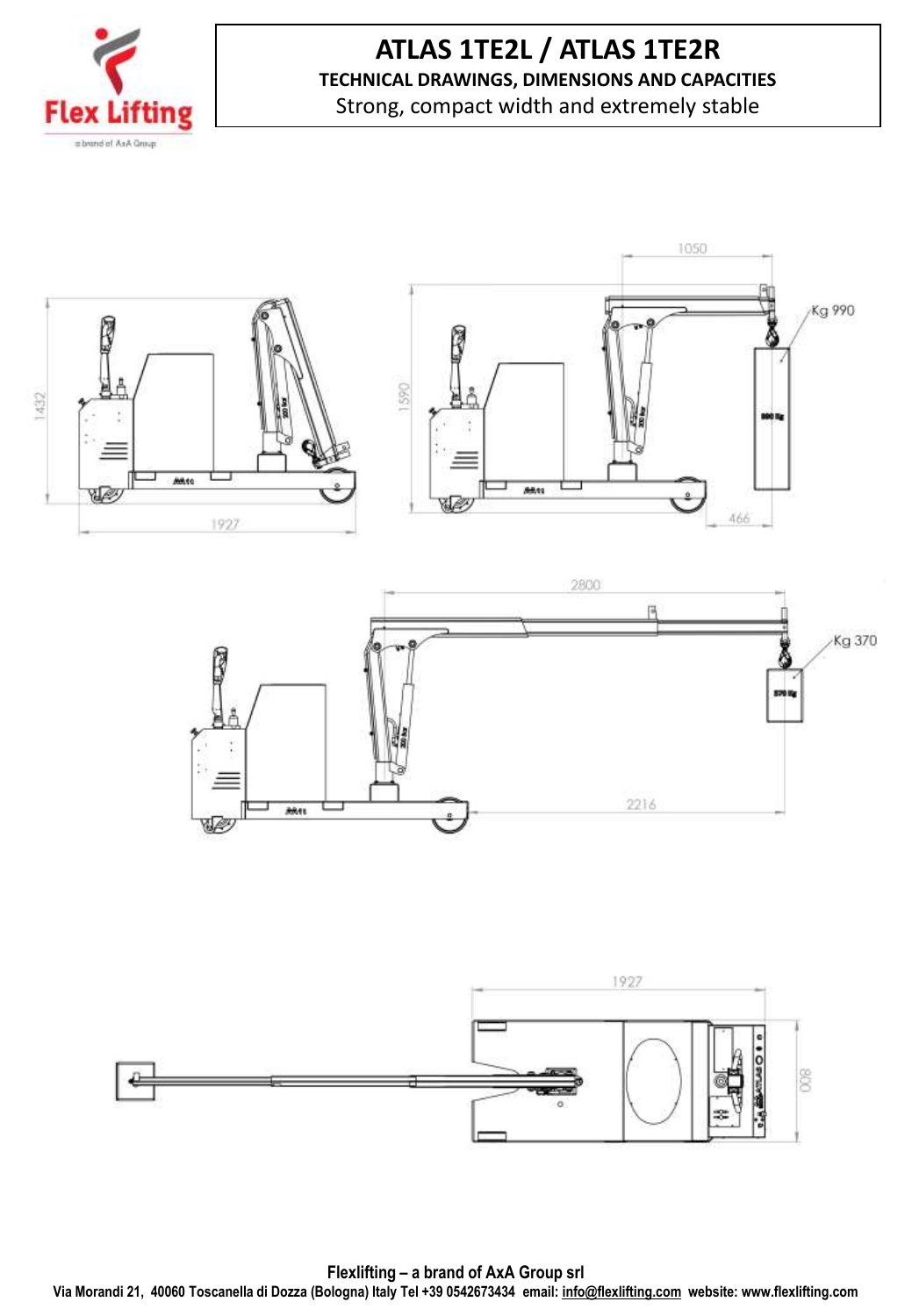

# **PICK & CARRY CRANES - FULL ELECTRIC POWERED – 1 TON**

a brand of AxA Group

## **ATLAS 1TE3L (LEVER CONTROLLED) ATLAS 1TE3R (REMOTE CONTROLLED) CAPACITY 1000KG – TRIPLE ELECTRIC BOOM**

Model ATLAS 1TE3 is a full electric powered Pick & Carry crane with a maximum capacity of 1000 Kg and with a triple electric boom that reaches a free overhang of more than 3 meters.

One of the key features of this pick and carry crane is that there are no lateral outriggers, therefore this crane grants max mobility with suspended load.

ATLAS is the motorized crane with the smallest dimensions in its category (just 800mm wide ) and thanks to its extreme maneuverability it can reach any location where the load has to be picked up, including narrow aisles and tunnels. It has an excellent steering angle that allows it to move along the narrow spaces or rotate on its axis in limited spaces. It is equipped with AGM batteries that can be recharged in areas with limited ventilation.

ATLAS is a full electric crane that can be used in all sectors being silent, environmentally friendly and zeroemission. In line with Health and Safety international standards (emergency buttons, warning devices, relief and check valves).

It is equipped with a maximum load dynamic throttling device , which prevents the crane from loading beyond maximum range at each point of the slide by inhibiting the ascent and feed controls until the operator re-enter the load within the permitted limits.

It can be equipped with any type of under hook accessory (vacuum lifter, bars, beans, clamps, tilters, permanent magnets and customised solutions) for unlimited applications in a large variety of industries.



| Technical data        | UM   | <b>ATLAS</b><br>1TE3L / 1TE3R |  |
|-----------------------|------|-------------------------------|--|
| Weight                | [kg] | 1600                          |  |
| Max capacity          | [kg] | 1000                          |  |
| Lifting motor         | [W]  | 2200                          |  |
| <b>Traction motor</b> | [W]  | 1200                          |  |
| Tank capacity         | [L]  |                               |  |

| Traction and controller  |                |                   |     |  |  |  |
|--------------------------|----------------|-------------------|-----|--|--|--|
| 2 AGM airtight batteries |                | 1 battery charger |     |  |  |  |
| [V]                      | [A]            | [V]               | [A] |  |  |  |
| $2 \times 12$            | $2 \times 120$ | 24                | 12  |  |  |  |

**Flexlifting – a brand of AxA Group srl**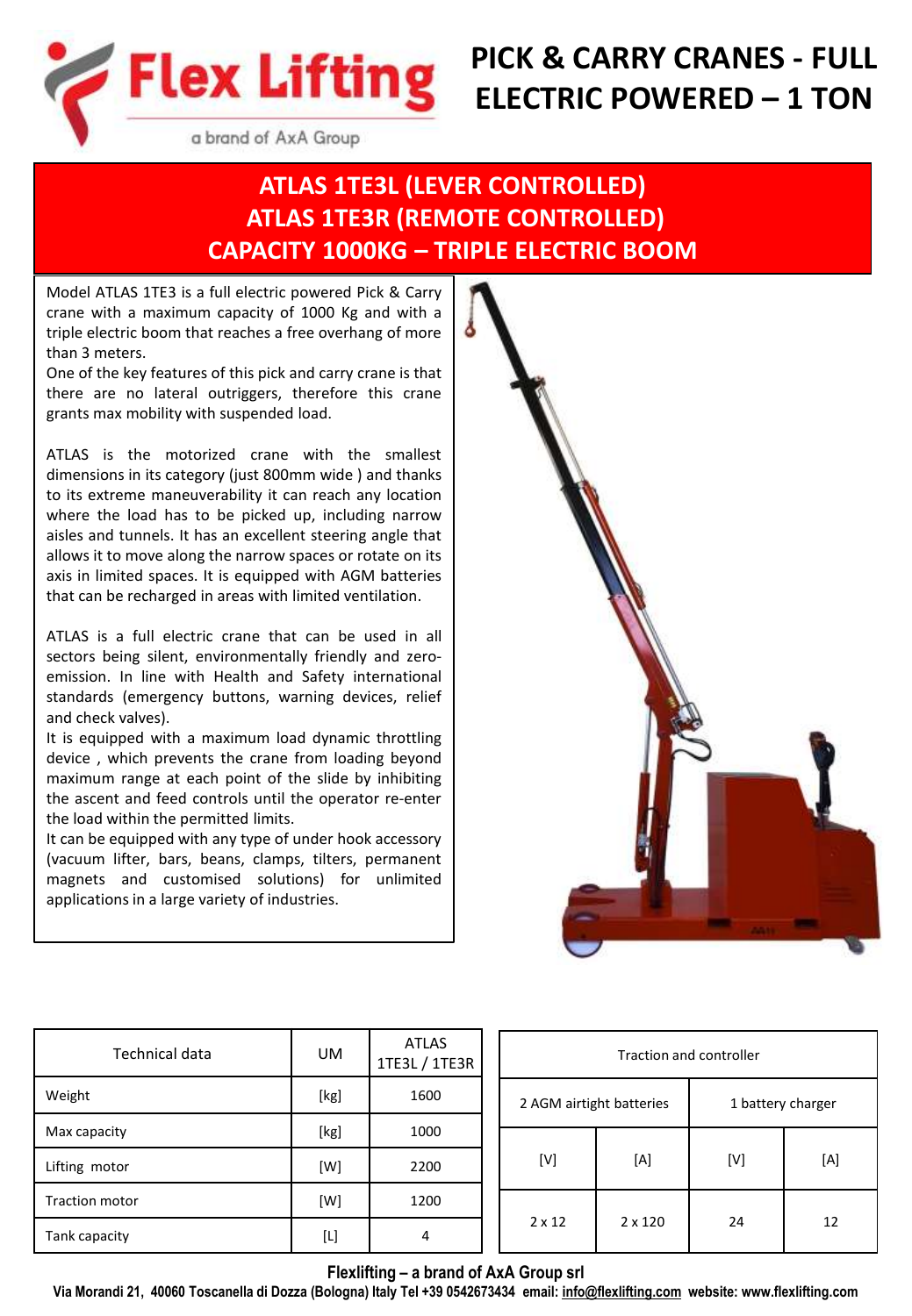

### **ATLAS 1TE3L / ATLAS 1TE3R CAPACITY 1000 KG LOADING CHART**





**Flexlifting – a brand of AxA Group srl Via Morandi 21, 40060 Toscanella di Dozza (Bologna) Italy Tel +39 0542673434 email: [info@flexlifting.com](mailto:info@flexlifting.com) website: www.flexlifting.com**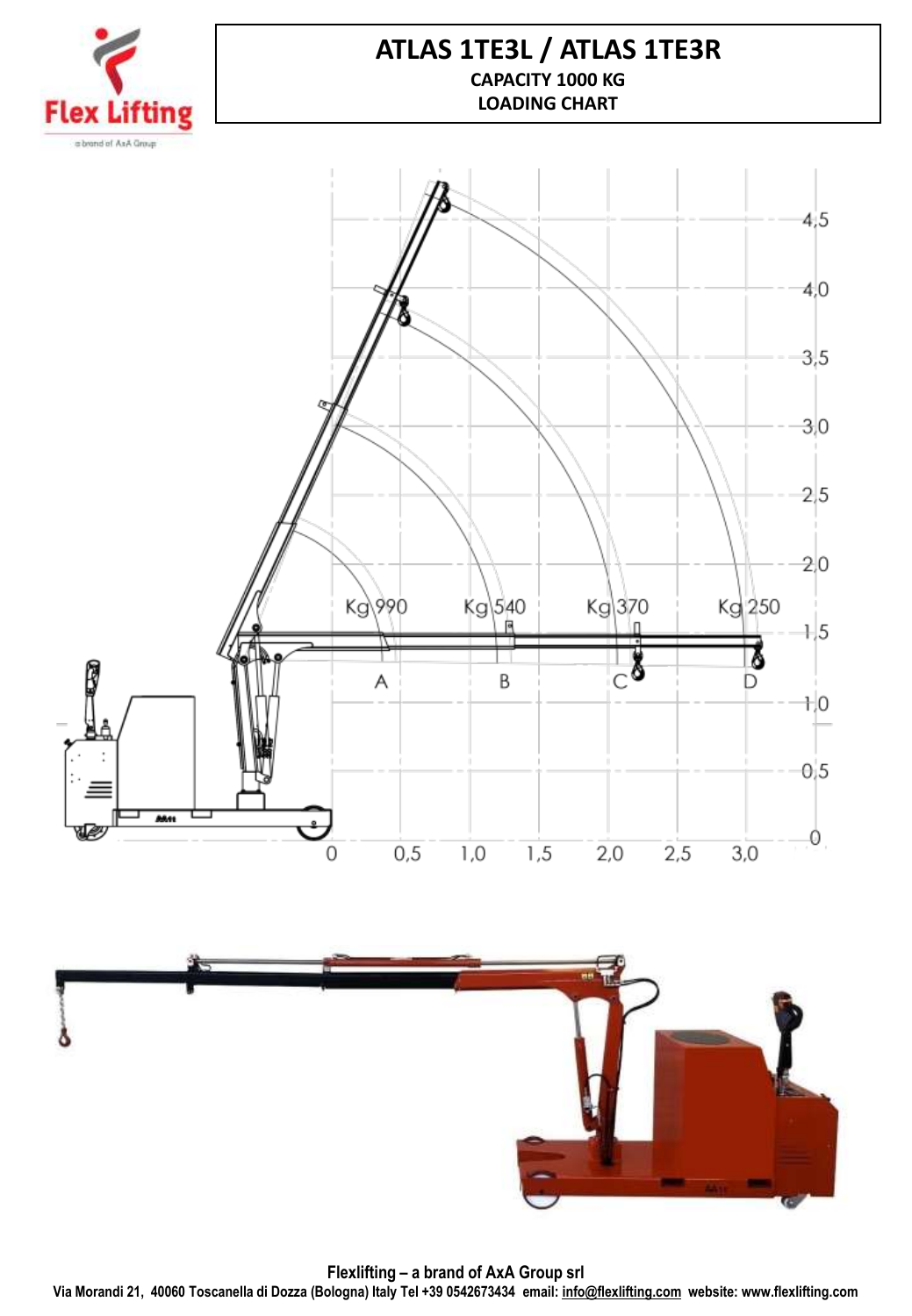

# **ATLAS 1TE3L / ATLAS 1TE3R**

**CAPACITY 1000 KG WITH TRIPLE ELECTRIC BOOM**

### **TILLER ARM**

**Maximum ergonomics :** the operator can firmly grip the tiller handles with both hands **Safe driving** : Tiller arm safety switch disables operation in non-allowed positions

**Slow/fast speed :** 2-speed driving

Slow mode of 1.5 km/hr ideal for tight spaces and to safely move the load

Standard speed of 3.0 km/hr to drive the crane along long distances

**Audible motion warning device :** Horn with anti-noise polyester axial capacitor

**Anti-crush belly button:** anti-crush button with automatic reversing switch to ensure the safety of the operator in every maneuvering operation

**2 butterfly controls:** for forward travel and backward travel controls

### **CONTROLS, WARNING LIGHTS AND STANDARD FEATURES**

2 position **key switch** ; **emergency button** ; **Green indicator light** showing maximum load position and the upward/downward motion and extension & retraction motion are active; **Red control light** showing maximum load capacity (when the red light is activated is not possible to lift the load and extend the jib ); Indicator showing the **battery charge level**; **Schuko socket** for 220V charge ; Visual warning **LED beacon**; 24V **intermittent buzzer** when the crane is moving to increase operator safety; **Storage compartment.**

**ATLAS 1TE3L is equipped with proportional control levers with adjustable speed It is equipped with proportional control levers as follows :**

- **1) Lever that controls the jib upward/downward motion**
- **2) Lever that controls the jib extension & retraction**

**ATLAS 1TE3R is equipped with remote control with proportional and adjustable speed . The remote control handle is equipped with a button , that allows you to activate the proportional control mode.**

**1) Lever that controls the jib upward/downward motion 2) Lever that controls the jib extension & retraction**

### **BUILT-IN CHARGER**

**Pulse model** with single phase 220V high frequency input voltage and 24V output voltage. Microprocessor indicator with relay for lifting block. **3 LEDs** that indicate the operating status. **Remote RBC indicator** for displaying the charging phase of the battery charger.



### **DYNAMIC LOAD LIMITER**

System for preventing overloading in each position of the extension that activates a mechanism that blocks the upward and extension motion (red light) ensuring the functionality of the crane in absolute safety and that signals (green light) when the crane returns to allowed position, re-enabling the controls.



### **POWER DRIVE**

AC **traction motor** with recovery braking. Permanent magnet **drive wheel**  in direct current 24V 700W; high frequency **MOSFET controller**.



**Flexlifting - a brand of AxA Group srl**